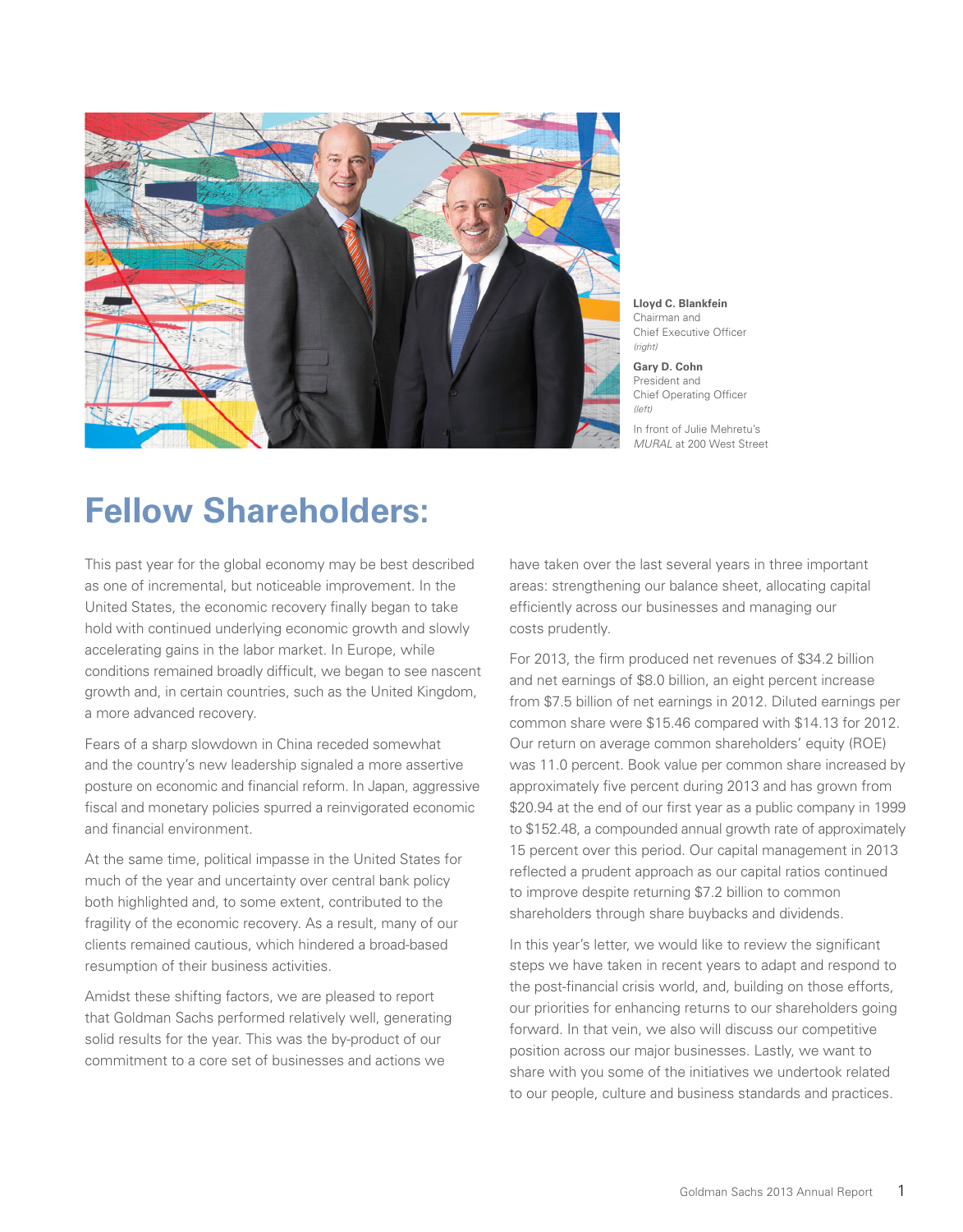# **Adapting and Positioning the Firm**

The past year marked the five-year anniversary of the global financial crisis. Later in the letter, we will discuss the impact of the changes we have made from the extensive review of our business standards and practices. Importantly, this is also an opportune time to highlight the significant actions the firm has taken over the last five years related to our capital, liquidity and overall financial profile to adapt to the realities of the operating and, more specifically, regulatory environment. Some of those actions are represented to the right.

We have focused not only on strengthening our balance sheet, but also on ensuring that we are allocating capital efficiently both to meet the needs of our clients and to generate stronger returns going forward.

New regulation is pushing the industry to be even more sensitive to risk-adjusted returns, whether through higher capital requirements or the application of stress tests. Over time, this may translate into greater pricing discipline across the entire industry, which we view as a positive development.

Well in advance of any regulations being finalized, we have been focused on developing and implementing tools to help us better price the provision of liquidity to the marketplace, and better manage our capital usage. In that regard, at the conclusion of 2013, our estimated transitional Basel III Advanced Common Equity Tier 1 ratio was in excess of 11 percent.

Another important capital management effort that we have undertaken is refining our business mix in light of new capital requirements. Certain businesses, like the Americas reinsurance and European insurance businesses, no longer generated attractive returns under a Basel III framework and, as a result, we opted to sell a majority stake in them.

Even with investments, such as the longstanding one that Goldman Sachs had in Industrial and Commercial Bank of China Limited (ICBC), which was both strategic and financial, we elected to make adjustments given the new capital requirements. Collectively, ICBC and our insurance businesses used approximately 125 basis points of the Basel III Advanced Common Equity Tier 1 ratio and consumed \$40 billion of balance sheet.

While these are three larger, public examples, we continue to make risk-adjusted return decisions across the firm every day.

#### **Shareholder Returns**

As a firm, we have a long track record of delivering superior returns to our shareholders over the cycle. We demonstrated this before the financial crisis, during it and after. If you look at our average ROE since the onset of the financial crisis in 2007, we have outperformed each of our U.S. competitors, having produced an average ROE during this period of more than four times the peer average.

Nevertheless, while we have generated solid returns in the last five years, they fall below our aspirations. We are committed to improving them notwithstanding

## **Shareholders' Equity** *(in billions)*

Our shareholders' equity has grown from nearly \$43 billion at the end of 2007 to more than \$78 billion at the end of 2013, an increase of 83 percent.



#### 26.2x **Gross Leverage**

one-half from 26 times at the end of 2007 to Our leverage ratio has fallen by more than less than 12 times at the end of 2013.



**Level 3 Assets** 26.2x *(in billions)* . . . . . . . . . . . . .

We have reduced our holdings of level 3, or illiquid, assets by nearly 60 percent since the first quarter of 2008 to \$40 billion.



#### **GCE/Assets**



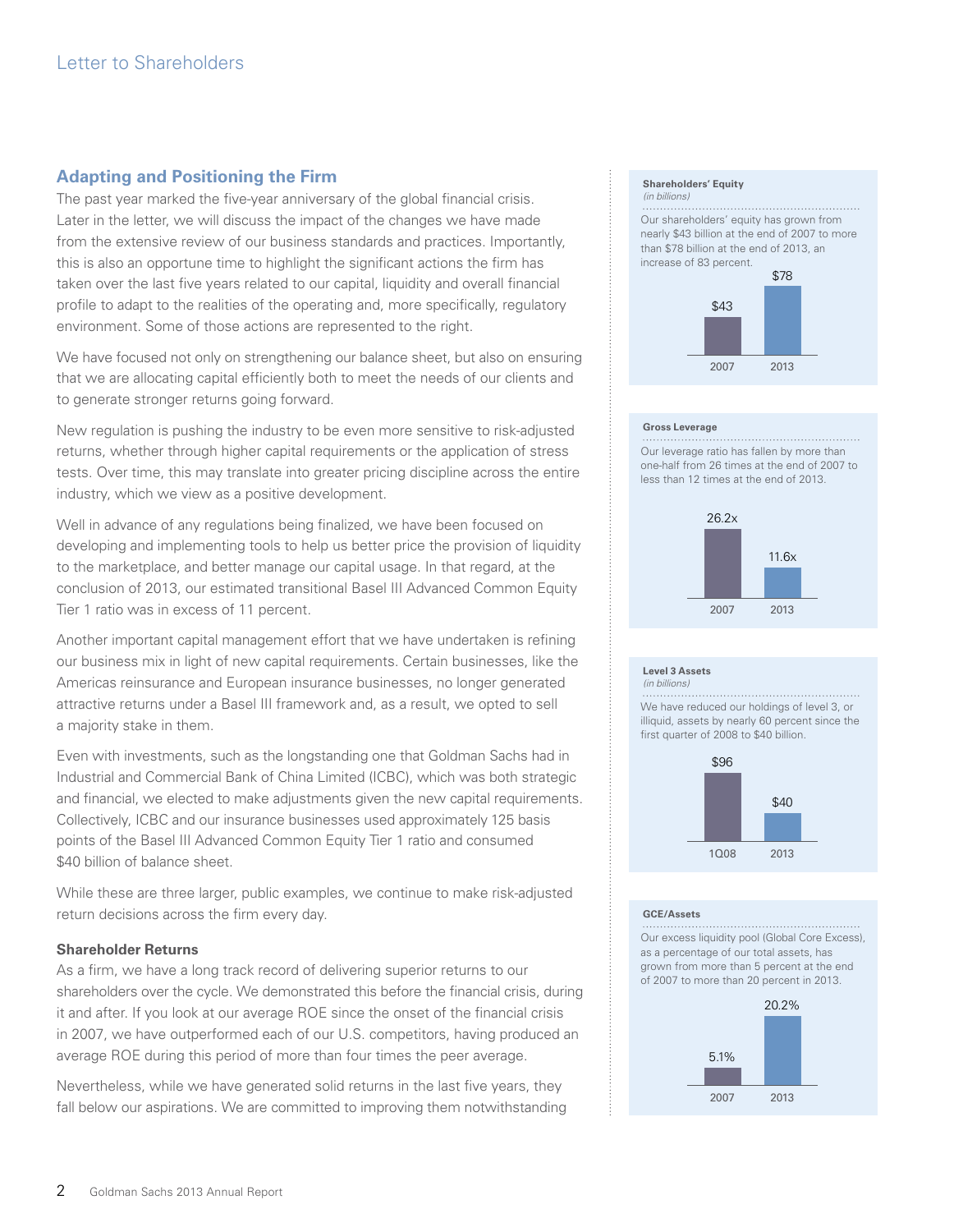the challenges presented in the current environment. At the same time, we want to protect our ability to provide significant upside to shareholders as the economic cycle turns.

By focusing on revenues, expenses and capital efficiency, we are building near-term benefits, but also driving material operating leverage into our business.

Our performance over the last few years is an important example of the firm's ability to proactively manage a cyclical business and to capitalize on creating operating leverage in our business model. In 2011, we announced an initial \$1.2 billion expense savings initiative, the size of which was subsequently increased twice, ultimately reaching a run-rate of \$1.9 billion. In 2012, a 19 percent increase in net revenues translated into an 82 percent increase in pre-tax earnings and a ROE expansion to 10.7 percent. In 2013, despite essentially unchanged net revenues, our continued focus on expenses enabled us to grow pre-tax earnings by five percent and expand ROE to 11.0 percent. Longer term, we expect that a more robust environment will enable us to deliver even more operating leverage to our shareholders.

With respect to capital management, our strong capital generation and balance sheet management have allowed us to grow our Basel III ratio while returning capital to shareholders. Since year-end 2010, we have repurchased approximately \$17 billion of our shares, and reduced our basic share count by approximately 80 million shares or 15 percent, while our U.S. peers, taken together, actually showed an average increase in share count. Our approach drives shareholder value through both higher returns and growth in earnings per common share.

#### **Controlling Costs**

In addition to effective capital management, we are acutely focused on expense management as a lever for driving incremental shareholder returns. From 2009 through 2013, our average compensation and benefits expense to net revenues ratio was approximately 880 basis points lower than the average ratio from 2000 to 2007.

Compensation and benefits is our largest expense and we remain committed to paying for performance. In lower net revenue years, like 2008 and 2011, we demonstrated significant flexibility in our compensation and benefits expense. In years with net revenue growth, this expense

generally increased at a lower rate than net revenues, thereby driving operating leverage and enhancing shareholder returns.

The firm remains committed to operating efficiently for our shareholders, while providing world-class service to our clients. Of course, maintaining discipline around costs requires making tough decisions regarding staffing levels and compensation. We have strived to get the balance right, between improving shareholder returns and investing in the future of our client franchise. To do so, we have leveraged technology, adjusted our allocation of resources and managed both compensation and non-compensation expenses.

Our expense savings initiatives included enhancements in technology and greater geographic diversity in our workforce. Currently, we have approximately 8,200 staff, or roughly 25 percent of our workforce, located in Bangalore, Salt Lake City, Dallas and Singapore, compared with 10 percent in 2007. Additionally, 38 percent of all campus and experienced hires since 2011 have been hired into those offices.

We were among the first global banks to embark on an expense savings initiative and, although painful, the exercise was necessary. Being an early mover allowed ongoing recognition of savings over the past two years and protected returns in what continues to be a challenging operating environment.

# **Growth and the State of Our Client Franchise**

While we have strengthened our balance sheet, prioritized efficient capital allocation and taken a disciplined approach to costs, we have continued to invest in a broad set of institutionally focused businesses that have a track record of providing higher returns than many other businesses within financial services. Because of a consistent focus on our clients' needs and orienting our businesses to meet their ongoing objectives, we believe we have provided solid returns in a challenging period, while seeking to protect our ability to provide significant upside to our shareholders as the economic cycle turns.

We believe our businesses are particularly well positioned for the time when broad-based growth resumes. And, we see reasons to be confident in the fundamentals of the global economy. While emerging markets typically entail higher risk and volatility, we believe that over time they will generate stronger growth as the middle class in those countries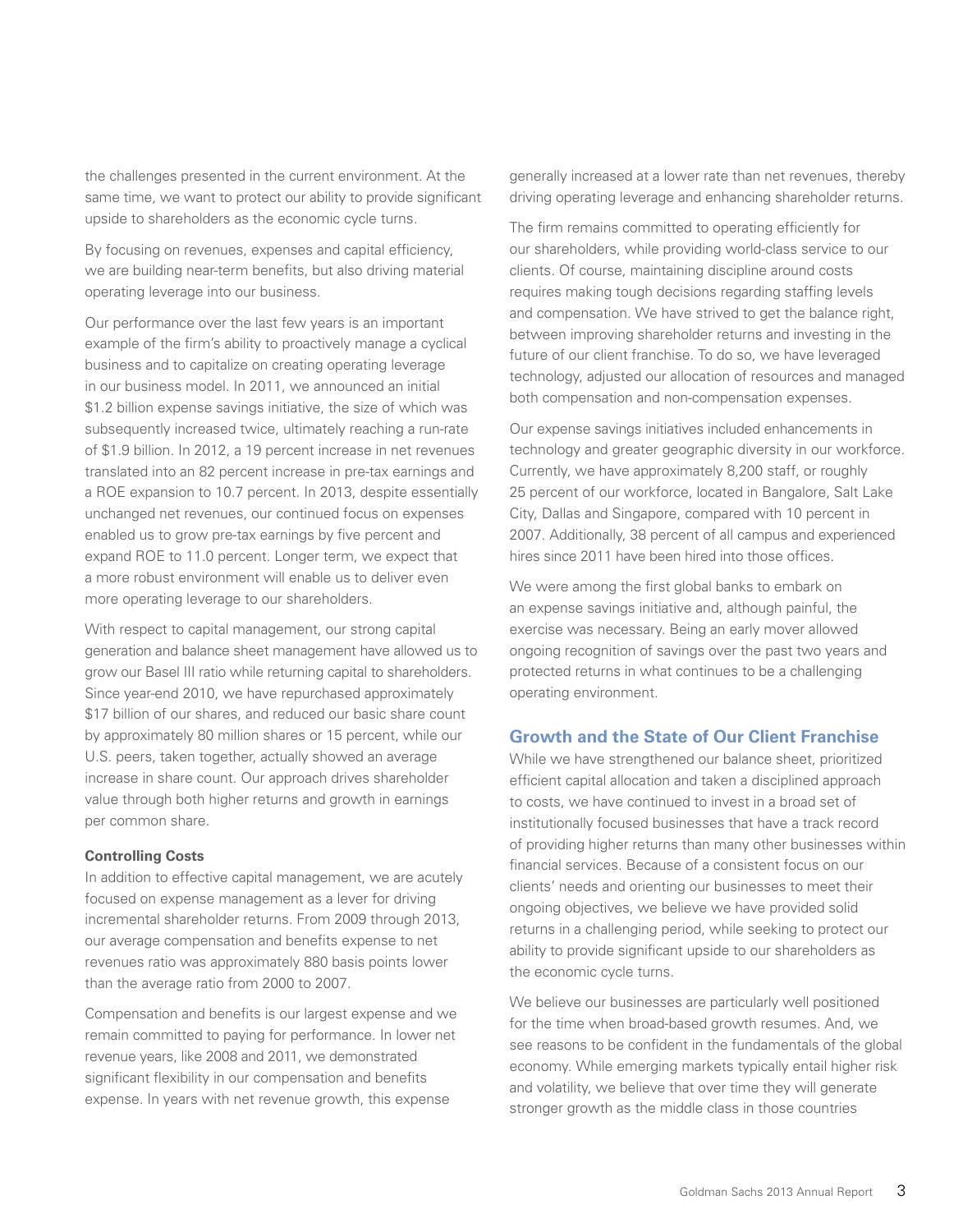expands and consumption and investment trends evolve. In developed economies, greater CEO confidence is driving more strategic acquisitions as more companies are committing to longer term growth plans. Investor sentiment has also rebounded, and more companies are taking advantage of a better operating environment to raise equity and debt. In the U.S., the process of ending quantitative easing has begun, and while unsettling for certain markets, the move to a more normalized market environment is necessary and ultimately reassuring. All of these trends play to the strengths and position of our businesses.

#### **Investment Banking**

Investment Banking not only includes our advisory and financing services; it also serves as an important source of opportunities for all parts of the firm. For example, working with clients in our financing business often drives demand for hedging solutions, while our advisory franchise can create opportunities for co-investment with our business partners.

We continue to demonstrate outperformance in our advisory franchise. In 2013, we ranked first in both announced and completed global mergers and acquisitions.

Our equity underwriting franchise was equally strong in 2013, ranking first in global equity and equity-related offerings, common stock offerings and initial public offerings (IPOs). We served as bookrunner on eight of the ten largest IPOs for the year. The technology sector was especially active and Goldman Sachs was the lead-left bookrunner for nearly twice as many technology IPOs in the U.S. than the next most active underwriter.

In debt underwriting, we had our best year ever in net revenues. While we believe that we could further strengthen our league table position, we do not aim to be ranked first in this business. Despite our natural desire to be ranked at the top of any league table, we believe achieving that position, in this case, would require a significant increase in lending at rates that would ultimately dilute long-term returns. Our approach could change to the extent that regulatory changes drive more attractive pricing.

More broadly, the past year represented one of our strongest market share performances in our advisory and underwriting franchises since 2000.

## **Institutional Client Services**

In Institutional Client Services, our equities franchise is built on the premise of providing a broad suite of services to our investing clients. This means having a state-of-the-art electronic platform, comprehensive prime brokerage services and the capacity to be an effective liquidity provider for our clients.

It also means leveraging our global technology platform to have a scalable "high touch" and "low touch" approach to meeting our clients' needs. It is not sustainable to have only one approach if your goal is to serve a diverse set of clients and to produce strong returns. Clients determine how they engage the firm, and they are increasingly looking to transact electronically with us in both cash and derivative products.

The long-term demand, however, for product innovation and "high touch" services remains. So, our ability to offer unique solutions across equities products continues to be critical to our clients. This dual approach of "high touch" and "low touch" is a by-product of the many market structure and regulatory changes in the equity markets over the past 15 years. Our ability to adjust to a changing regulatory environment has been critical to maintaining a leadership position within our Equities business.

This is also true in Fixed Income, Currency and Commodities Client Execution (FICC). We maintain a leading position across a broad range of products and geographies, with a focus on being responsive to our clients' needs. There is considerable discussion about the outlook for FICC given the numerous regulatory changes taking place and the lower client volumes. We remain committed to our FICC businesses, which, here again, reflects the value our clients place on the services that we provide in these markets. And, our commitment has allowed our client franchise to grow. Over the past three years, for example, the number of corporate and growth market relationships have each grown by approximately 30 percent.

Some of our competitors may elect to deemphasize or exit some FICC businesses, given their particular circumstances. But, we believe this is likely to increase the value that clients place on the services provided by those who remain, especially as broader economic activity rebounds and the trading environment improves.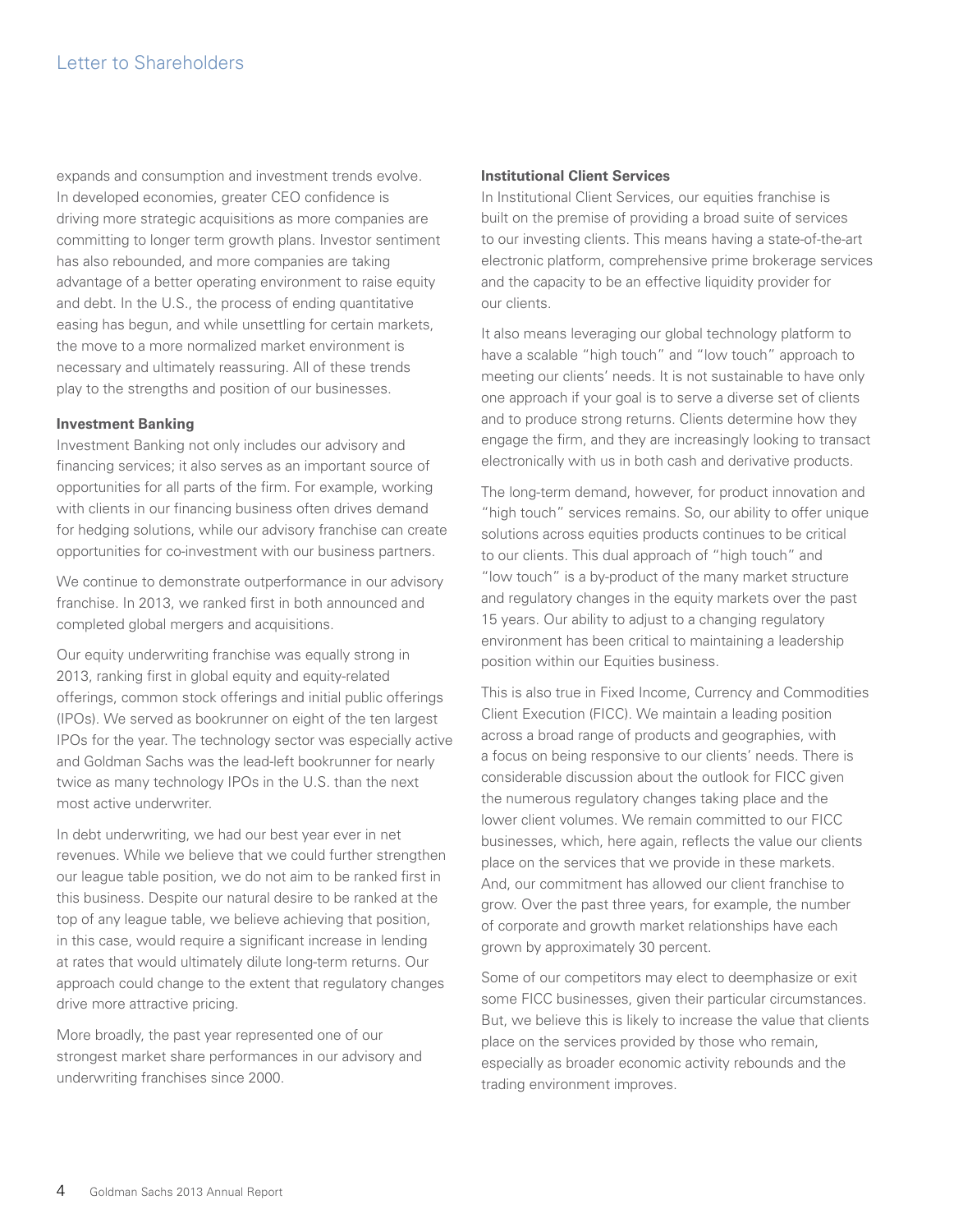**"The past year represented one of our strongest market share performances in our advisory and underwriting franchises since 2000."** 

For our FICC businesses, providing liquidity to our investing clients requires us to take risk, and as a consequence, FICC is the largest consumer of our capital. Our commitment to these businesses does not mean that we haven't taken significant action regarding how we utilize capital. We have meaningfully reduced risk-weighted assets in FICC and are very focused on managing it for risk-adjusted returns. Chasing revenue market share within FICC businesses can lead to risk management lapses and inferior returns. Focusing on the right balance between risk, revenue and returns has been important to building a leading global franchise and consistently delivering strong returns for our shareholders.

#### **Investment Management**

With total assets under supervision surpassing a record trillion dollars, our Investment Management business is one of the largest in the world. We have a strong position across a diverse set of products spanning all major asset classes and geographies. And, despite the challenging market environment, we have been able to grow long-term assets under supervision by 36 percent since the beginning of 2007.

Additionally, we have expanded our defined contribution franchise, with approximately \$50 billion in new assets from our acquisition of Dwight Asset Management and our pending acquisition of Deutsche Bank's stable value business.

Like our other businesses, success in Investment Management is a function of performing for our clients. Our asset-weighted mutual fund performance has been above the industry average for nine consecutive quarters through 2013. Two-thirds of our mutual fund assets were ranked in the top two quartiles by Morningstar across one, three and five year performance periods.

As performance has improved, so have asset inflows. We had net sales in long-term assets under supervision of \$41 billion, the highest since 2007, which were broadly distributed across our three key client channels: High-networth individuals, Third-party distributed and Institutional. This focus on performance has been a critical component in generating our highest net revenues for Investment Management since 2007.

#### **Investing & Lending**

Investing & Lending includes direct investing, our investing through funds, as well as lending to both corporations and high-net-worth individuals.

Our investing activity, including co-investing with our clients, has established itself as an important complement to our other franchise businesses. We have a history of strong investment performance over the years, and that reputation, along with deep client relationships, have allowed us to invest in opportunities that are not available to others.

Our debt investments are driven by senior loan and mezzanine investments, and our direct financing and lending businesses. Our Investing & Lending business includes approximately \$31 billion of direct loans, primarily extended to corporate clients and high-net-worth individuals. Our equity investments include private equity funds, direct equity investments and hedge fund investments. The "Volcker Rule," which we will discuss in more detail, limits our ability to invest in hedge funds and private equity through a fund structure; as such, for some time now in anticipation, we have been redeeming our hedge fund investments to be compliant. While we've been actively harvesting our private equity funds, solid asset price performance has kept balance sheet levels relatively flat.

Our investing and lending activities are synergistic with our other activities and are valuable to our clients. We remain committed to these businesses and, now with greater regulatory clarity, we know that with the necessary adjustments, we will continue to work with our clients as an investor.

#### **Regulation**

In December, regulators passed the final Volcker Rule, which restricts banking entities' proprietary trading activities and certain interests in, and relationships with, hedge funds and private equity funds.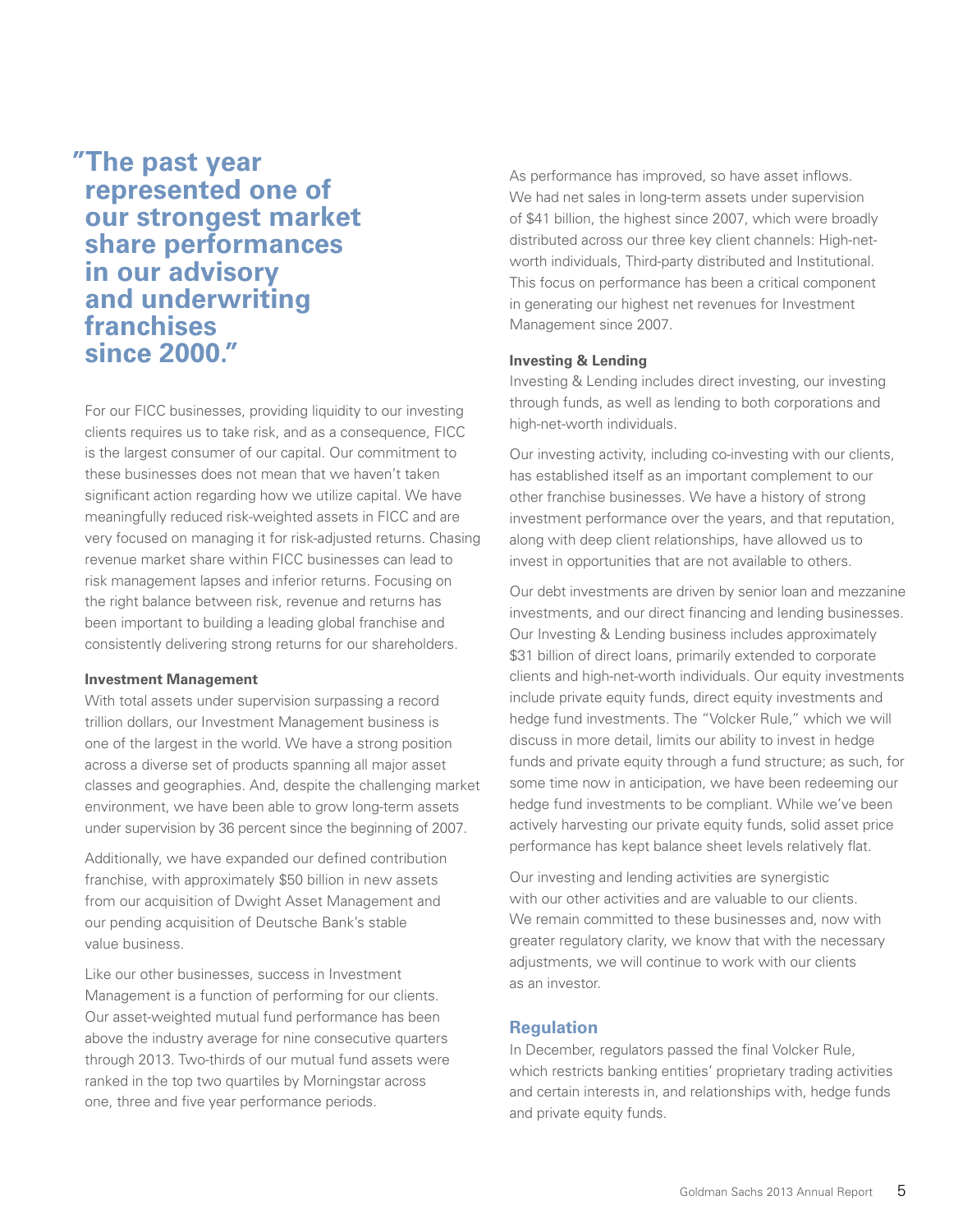Throughout the rulemaking process, we stated that it was critical that the rulemaking proceed in a way that is not counterproductive to the ability of companies and investors to continue to use the capital markets to accomplish their business objectives.

Importantly, the final Volcker Rule explicitly permitted market making, lending and investing on balance sheet. Regulators allowed these activities because financial intermediation plays an essential role in capital raising and risk management, supporting broader economic activity and growth.

As we indicated earlier, while the rule was only recently finalized, we have been preparing to comply with certain portions of the rule for nearly three years. We liquidated substantially all of our proprietary trading positions, specifically our Principal Strategies and our Global Macro Proprietary positions. And in 2012, we announced our intention to redeem certain hedge fund investments. Since then, we have redeemed approximately \$2.2 billion of hedge fund investments and we will continue to redeem our interests.

We are now focused on ensuring that we are in the position to effectively and efficiently comply with the requirements of this new and significant legal regime.

# **Our People**

The quality and breadth of our client franchise are a direct by-product of our ability to attract and retain high-caliber professionals. As an investment bank, our main asset is our people and the advice and solutions that they provide to our clients. Great people build great relationships. And, we are fortunate to have a diverse group of young people from around the world who continue to view Goldman Sachs as a great place to begin and sustain their careers. For our latest analyst class, more than 43,000 candidates applied for 1,900 positions. We accepted about four percent of those applicants and of those receiving offers, more than 80 percent accepted.

In 2013, we were proud to be named as one of *Fortune* magazine's "100 Best Companies to Work For." Goldman Sachs is one of only five companies to be recognized every year that the Great Place to Work Institute has issued its list since 1984.

Of course, we operate in a global and competitive industry and we seek to attract from the broadest pool of talented

# **"The quality and breadth of our client franchise are a direct by-product of our ability to attract and retain high-caliber professionals."**

people available. It is incumbent upon us to ensure that we are always adapting to the realities of a workplace, especially one now shaped by instant connectivity.

This past year, we closely examined the day-to-day work environment for junior bankers and its connection to long-term career development. After that review, we announced a series of initiatives so that these young professionals receive more regular feedback and career development guidance, more time with their managers and clients and more consistent and predictable periods when they can plan to be out of the office. We also are using new technology that will make the process of creating clientrelated materials easier. The goal through these initiatives is to recognize the difference between untargeted effort and productive work. Our measures of success will continue to be the quality of thought and work we do for our clients, something that is sustainable only in a workplace that emphasizes productivity over the expectation of hours in the office and greater balance in pursuit of a long-term career.

# **Business Standards & Practices**

As we have written to you in the past, we have spent enormous time and effort, as a firm, reviewing and improving our business standards and practices. In January 2011, we published the Report of the Business Standards Committee (BSC), which was the culmination of an extensive eightmonth review encompassing every major business, region and activity of the firm. The report made 39 recommendations for change in the above areas.

In January 2011, we established the BSC Implementation Oversight Group, which for the next two years was responsible for overseeing the implementation of each recommendation. By February 2013, all 39 recommendations had been fully implemented.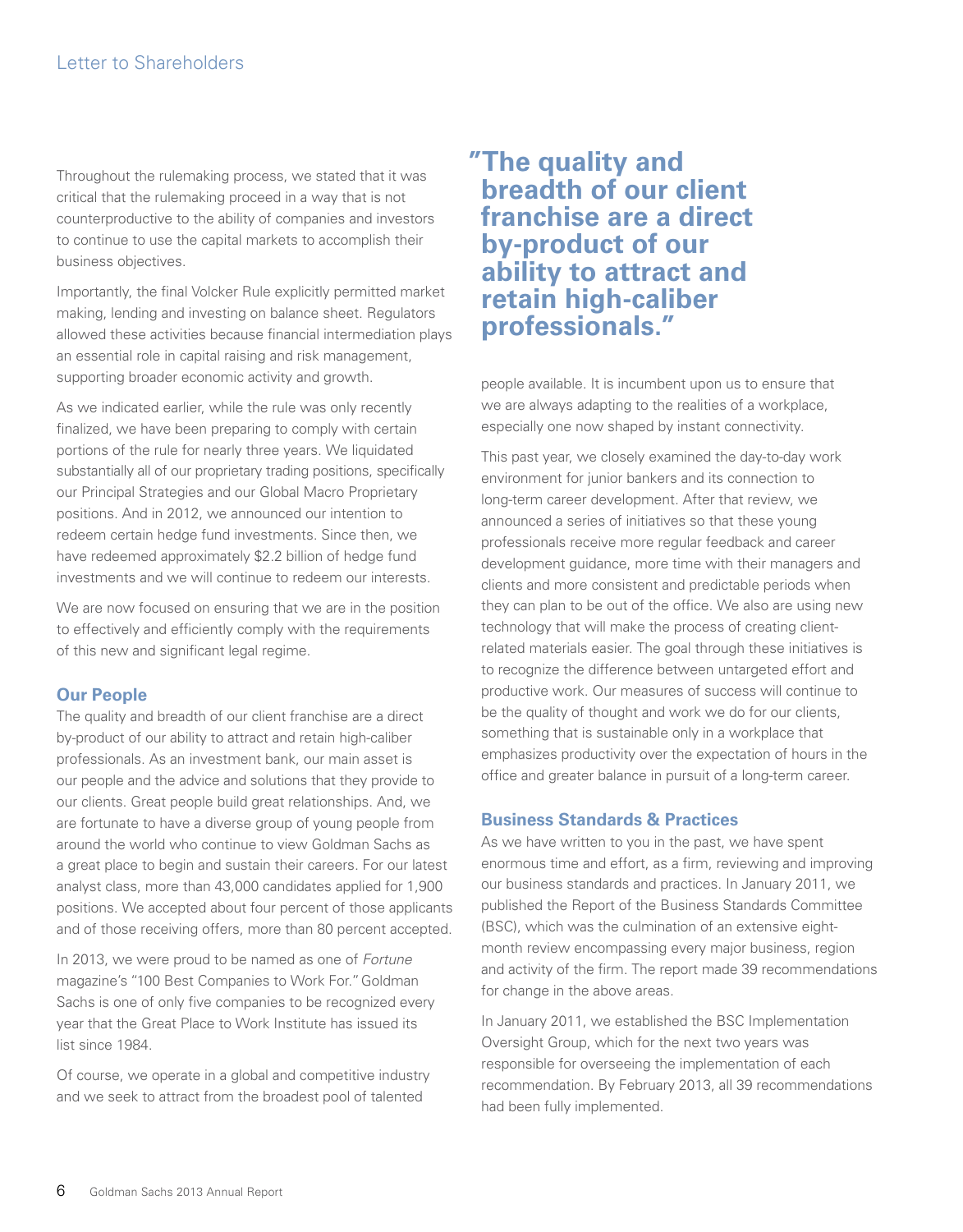In May 2013, we released another public report, the Business Standards Committee Impact Report, which discussed the changes we made as a result of the BSC implementation and how they impacted our firm. We identified three unifying themes across the 39 recommendations, which capture the areas of greatest change and impact on the firm: (1) **clients**, and the higher standard of care we apply in serving them; (2) **reputational sensitivity and awareness**, and its importance in everything we do; and (3) the individual and collective **accountability** of our people.

Most significantly, for all our employees, the experience of initiating, approving and executing a transaction for a client at Goldman Sachs is now fundamentally different. This difference reflects significant changes to processes, business standards, documentation and transaction approvals, all of which impact our approach to decision making.

Process matters and the BSC changes have led to our processes being more clear, comprehensive and consistent. Business standards reflect the heightened scrutiny we bring to our own actions and activities, the role we play as a large financial institution and the responsibilities we have to our clients and to global financial intermediation. Documentation supporting our processes is more standardized and organized around escalation procedures. Transaction approvals focus on the core goals of serving our clients' long-term interests and protecting the firm's reputation. Taken together, these changes result in better judgments and decision making, which are among the most important impacts emerging from the BSC.

The work underlying the BSC is part of a much larger, ongoing commitment by the firm to be self-aware, to be open to change and to learn the right lessons from recent experiences. Going forward, we know we will inevitably make mistakes, but we commit to learn from them and respond in a way that meets the high expectations of our clients, shareholders, other stakeholders, regulators and the broader public.

On our Web site, in addition to the two reports, you can view other relevant material, including a discussion on the impact of the Client and Business Standards Committee, an illustrated example of the life cycle of a client transaction and video excerpts from the Chairman's Forum, which was a series of internal discussions led by senior management on how we conduct ourselves in serving our clients and protecting the firm's reputation.

# **Corporate Engagement**

In 2013, Goldman Sachs committed more than \$200 million to philanthropic endeavors, including our tradition of strong engagement through *Goldman Sachs Gives* and expanding *10,000 Women* and *10,000 Small Businesses* to include new academic and non-profit partners.

#### *Goldman Sachs Gives*

*Goldman Sachs Gives* is a donor-advised fund through which participating managing directors (PMDs) of the firm can recommend grants to qualified non-profit organizations around the world. Since the inception of *Goldman Sachs Gives*, PMD compensation has been reduced by approximately \$1.2 billion to fund *Goldman Sachs Gives*, and approximately 15,000 grants totaling more than \$720 million have been made to various organizations in 38 countries. Since the fund was created, more than \$350 million has been granted to community organizations supporting veterans, poverty alleviation, medical research and other significant areas of need. In addition, more than \$145 million has been granted to approximately 180 colleges and universities to support financial aid. In 2013, more generally, approximately \$150 million was distributed through more than 4,500 individual grants.

#### *10,000 Small Businesses*

*10,000 Small Businesses* expanded its network of cities and partners to provide small businesses with the education, business services and capital they need to grow and create jobs. By year's end, *10,000 Small Businesses* was operating in more than 20 sites in the U.S. and United Kingdom. In the U.S., we launched new sites in Philadelphia, Miami and Detroit. In addition, loans through the program began to be offered in Oregon, Washington, Tennessee, Virginia and Maine. In the fall, we announced a new national partnership that allows qualified small business owners anywhere in the U.S. to receive training at Babson College, one of the nation's leading entrepreneurial schools.

In the United Kingdom, we hosted the first gathering of *10,000 Small Businesses* alumni from across the country, with more than 200 businesses attending. In conjunction with the event, academic program partners released a progress report on the graduating businesses to date showing that 66 percent of U.K. program participants had grown revenue and 77 percent of them had created jobs.